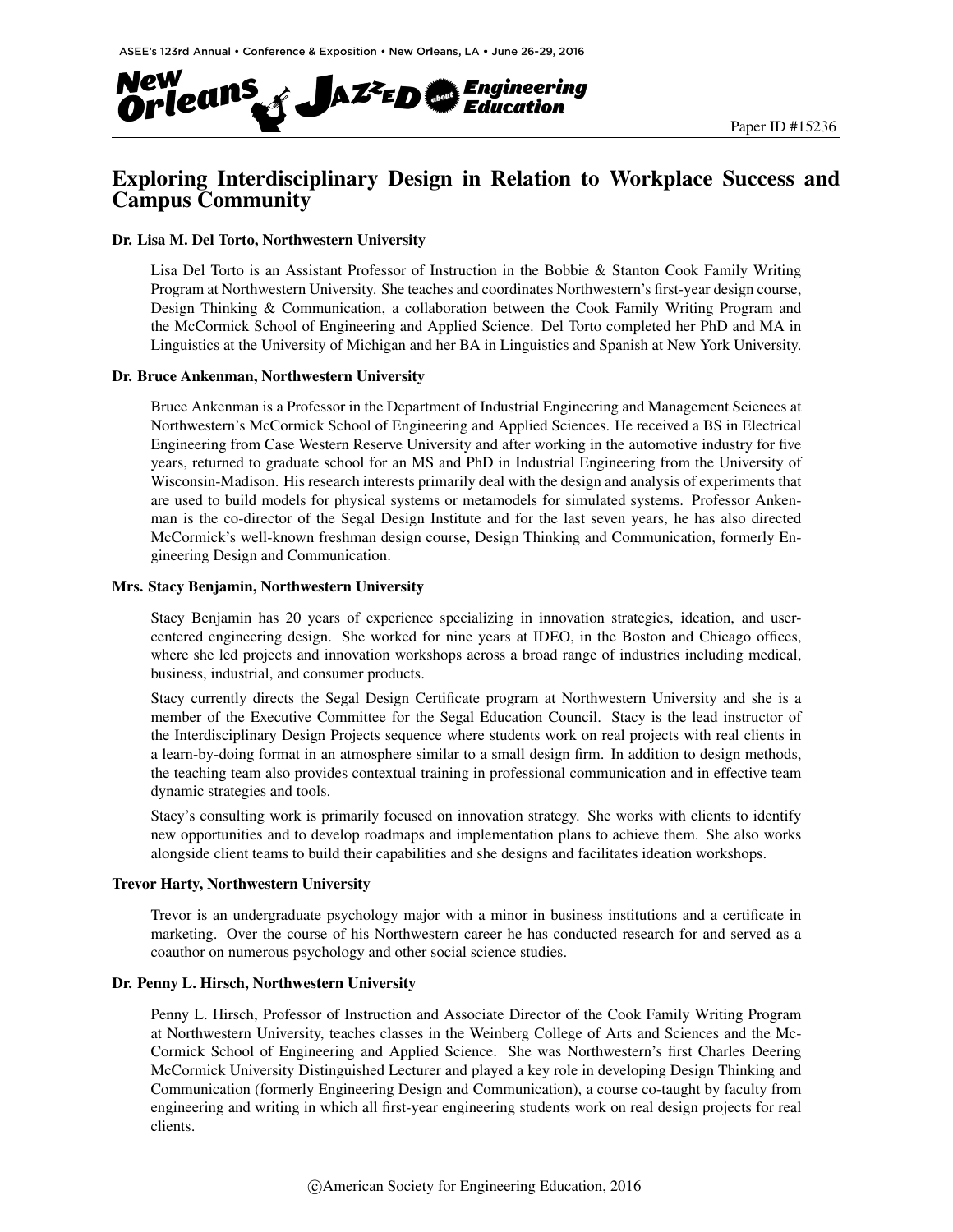# **Exploring Interdisciplinary Design in Relation to Workplace Success and Campus Community**

# **Introduction and Research Questions**

Answering calls from industry and government, engineering design programs have proliferated in colleges over the last 20 years  $1.7$ , with design being introduced as early as the first year and now even being integrated into K-12 STEM education <sup>8,9</sup>. Commonly defined as a systematic and intelligent problem-solving process in which designers meet the needs of clients and other users for new devices, systems, concepts, and processes  $10$ , the design process replaces or supplements traditional, predominantly theoretical engineering education with more practical design education and introduces students to "what engineers actually do" (p. 5).

At Northwestern University, a mid-sized, Midwestern research university in Evanston, Illinois, all first-year students are required to take a project-based, interdisciplinary design course, and, since 2004, Northwestern's Segal Design Institute (in the McCormick School of Engineering and Applied Science) has offered an elective certificate in design for all undergraduates that expands this introductory experience into a 4-year program. While the certificate program was originally developed for the engineering undergraduates, so that they would not have to wait until senior year for more design experience, it is being expanded to attract students from across the university. Following the inspiration of our engineering dean, a proponent of "whole brain thinking," design is now featured as a "hallmark" of Northwestern University in our 2011 strategic plan, which emphasizes the importance of bringing together students from engineering, business, education and the arts to do the creative thinking necessary to solve the complex design challenges of the future across a broad range of industries. One extracurricular program in the engineering school, Design for America, takes an interdisciplinary approach to design, encouraging students from all fields to collaborate in designing for social good, and a new prototyping space that is closely allied to the engineering school, "the Garage," also brings together students from all our schools who are interested in innovation, entrepreneurship, and design.

As faculty in design education beginning a project to assess the effectiveness of our design certificate program and DFA, we began to wonder whether the Segal Design Institute's crossdisciplinary programs also align with another Northwestern University priority– the effort to build a stronger, more diverse, and more inclusive community. This goal is also clearly articulated in the university's strategic plan, aligning with research studies that, for the last three decades, have shown the value of communities of practice to the workplace  $\frac{11}{11}$  and the larger importance of community to civic engagement. Following Robert Putnam's groundbreaking study of community in *Bowling Alon*e: *The Collapse and Revival of American Community* 12, researchers and policymakers (including President Obama) have been concerned about the decline of community in the U.S., diminished social capital, greater income inequality, and the threat of individualism to society <sup>13</sup>. Educators began to question whether university students in the United States feel sufficiently supported on their campus communities, and scholars have identified inclusiveness and community as key attributes of American education, the place where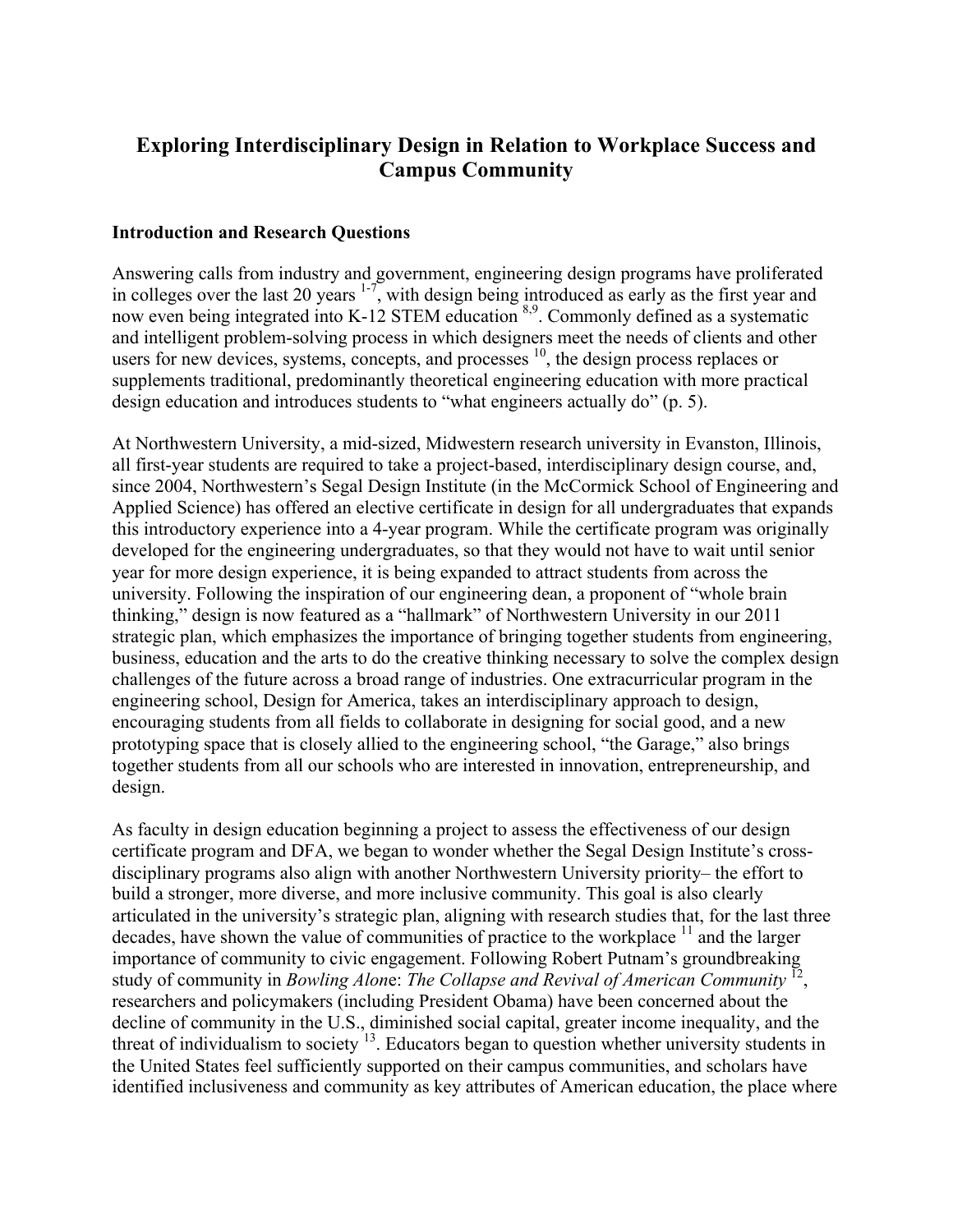we educate our future leaders  $14, 15$ . Even large research universities have established programs, policies, and facilities to foster inclusiveness, diversity, and community (e.g. Brown University <sup>16</sup>; Harvard University <sup>17</sup>; Northwestern University <sup>18</sup>; Washington University <sup>19</sup>). If the designers of tomorrow are to meet the tremendous social and environmental challenges of the future, what the National Academy of Engineering  $20$  considers the "grand challenges of engineering," then certainly students in design engineering, like others, must learn how to work successfully with others in diverse, inclusive communities at school and at work. At the same time, students in other fields should see how an understanding of design process can add value to problem-solving in practically any area of life.

Seeing that our required first-year design courses have already helped our engineering students benefit from working on teams that are diverse along many dimensions (ethnicity, gender, nationality, economic class and potential majors)<sup>6,7</sup>, we decided to add questions about community to our assessment about the effectiveness of our cross-disciplinary design programs. We designed a study to answer the following questions: (1) to what extent do the design certificate program and DFA help prepare students for the workplace, and (2) do these interdisciplinary design opportunities help the students develop community while they are in school or help them become better community members in the future? Exploring both of these questions in a systematic way, as described in this paper, could help us decide how to modify or expand our design programs in the future. In addition, while exploring the relationship of our design programs to notions of community is a newer interest of ours, results could reveal useful insights about how small communities at the school affect students' perceptions about inclusiveness and community. Finally, our results should prove useful to other educators in design as they strive to educate students across academic boundaries and disciplines.

# **Methods and Participants**

This ongoing study began with interviews of five faculty from our two interdisciplinary undergraduate design programs in the Segal Design Institute -- the Design Certificate Program and Design For America (DFA)--to define the intended benefits of the programs for the students. The certificate program begins with the introduction to design required of all our first-year engineering students and is open to, and seldom (but increasingly) taken by, students in the university's other schools (arts and sciences, music, communication, education and social policy); and both programs supplement the capstone design experience that engineering students receive in every major. In the interviews, faculty were asked what benefits they believe students receive from being involved in these programs, how the programs help them prepare for the future, and whether they believe our students' feelings of community are positively affected by being involved with design. All of the faculty/staff interviews were audio recorded, and four were transcribed and coded for key insights.<sup>1</sup>

These insights were then used to develop a pair of surveys to gather feedback from students who had been involved in the Design Certificate Program and DFA: one survey for alumni and one for current undergraduates. The surveys were essentially identical in the sections that collected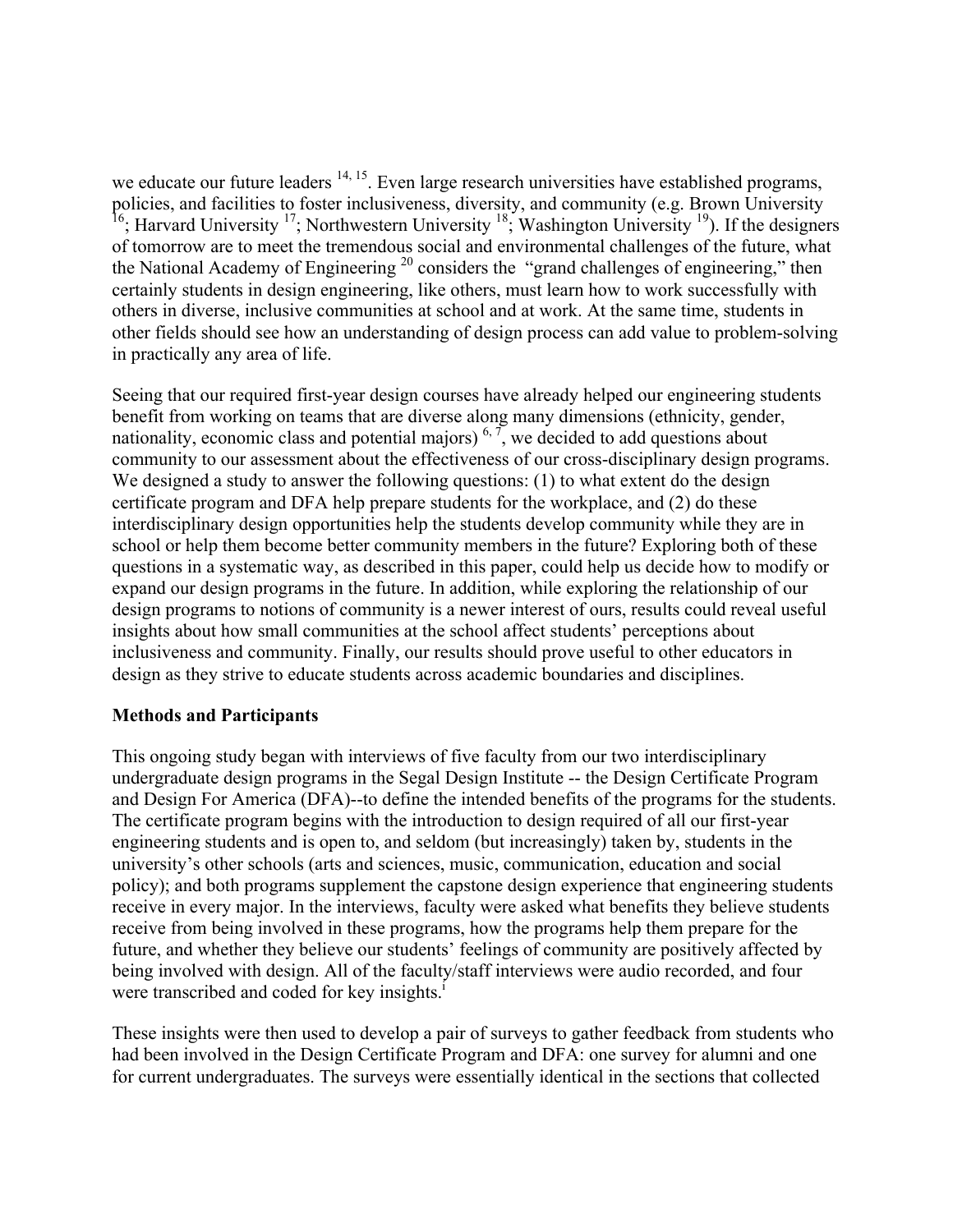demographic information, the students' experiences with design, and what benefits they felt they had received from design at Northwestern, but the alumni survey also included a section that asked alumni to reflect on the skills they gained from being involved with these design programs and how their design experiences affected their postgraduate careers.

In the summer of 2015, surveys were distributed via email to approximately 160 alumni who had participated in the design certificate program. Forty-three alumni responded, all of whom had received a design certificate: 35 were engineering alumni, some of whom had graduated with dual degrees in other programs, and eight were from other schools (not engineering). Thirty-two survey respondents indicated that they were willing to participate in a follow-up interview; of these, 5 were contacted and interviewed, and 3 of these interviews have been recorded, transcribed, and coded for key insights. Survey respondents included 23 males and 20 females who graduated between 2008 and 2015. One complication is that until 2014, the design courses and the design certificate were not advertised outside of the engineering school, so participation by non-engineers was low. In 2015, however, a new introductory course was added to the curriculum specifically to introduce non-engineering students to design thinking. This course will serve as a gateway to other design courses and programs and allow us to more effectively recruit a diverse set of students, with the expectation that this will also increase the effectiveness of the design process, the learning of design thinking, and the sense of community.

In Fall 2015, surveys were sent to approximately 60 current DFA students and 49 DFA alumni. Seven alumni responded, three of whom were engineering alumni (2 of whom also received the design certificate) with four being from other schools (3 from arts and sciences and 1 from education and social policy; 1 arts and sciences student also completed the design certificate). Respondents included 6 females and 1 male. Thus far, four respondents have been interviewed. Eleven current undergraduates also completed the survey, including 8 engineering students, 2 students from arts and sciences and 1 from journalism. Of these respondents, 7 were female and 4 were male. Six are pursuing the design certificate (5 engineering students and 1 from arts and sciences). To maintain confidentiality in this paper, all student and alumni respondents were given pseudonyms. Also, slight changes in quotations were occasionally made to enhance readability.

# **Background - Program Goals and Descriptions**

## *Program Goals*

Our engineering school is committed to creating leaders who thrive at acquiring and applying the knowledge required to solve global challenges. Using a variety of innovative programs and courses, we teach engineers to tackle large, complex problems using a human-centered design process. These programs and courses emphasize real-world experience and outcomes, and our students, from first-year to graduate students, deliver solutions to real clients while considering social context and impact. Our programs teach students how to better serve society, and by offering such opportunities, we help retain socially-minded students within engineering. Our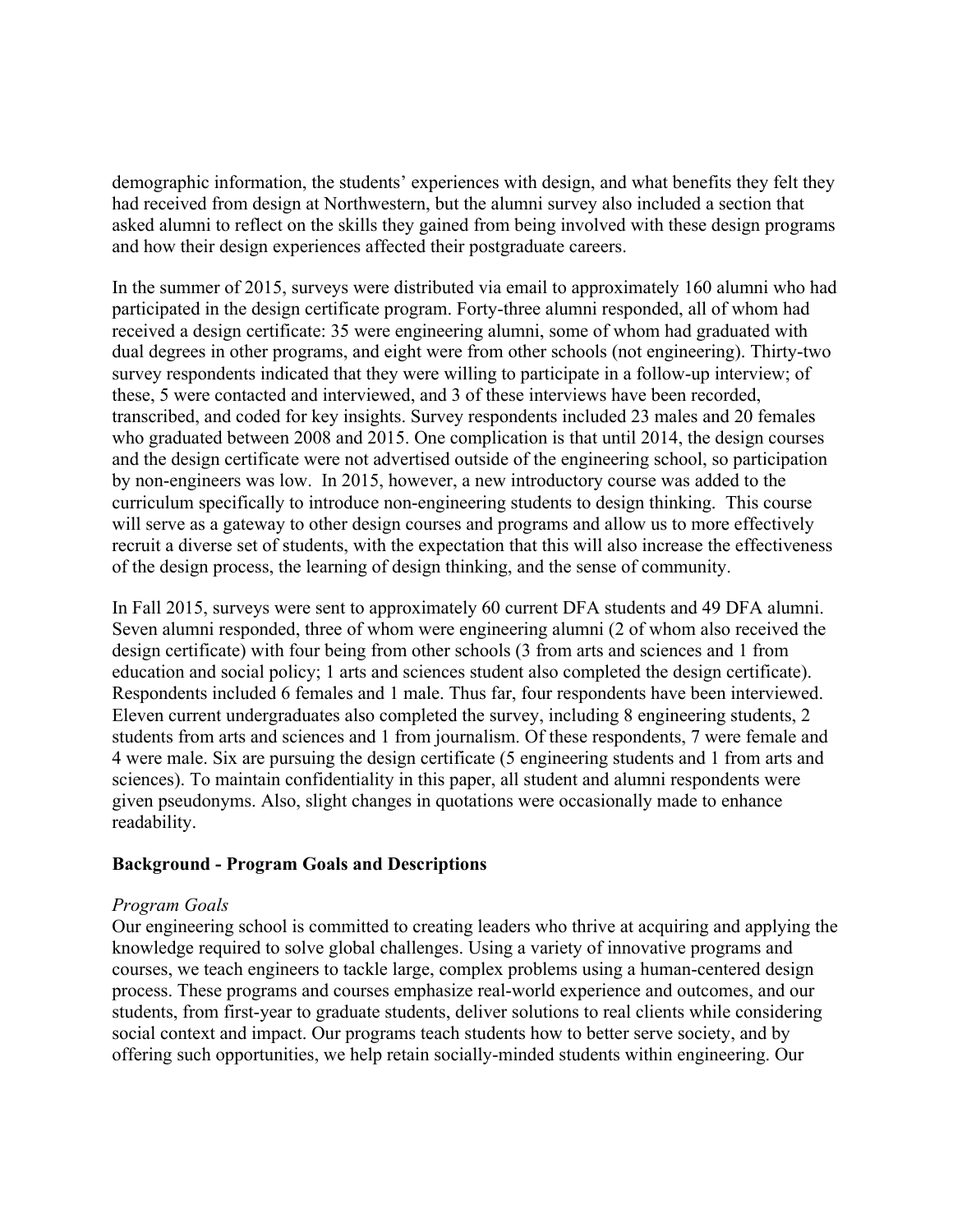current initiatives include efforts to not only add depth to our programs but also to foster designthinking and more opportunities to be involved in design across the university.

# *Design Certificate*

The design certificate comprises six courses that allow students from any undergraduate degree program at the university to apply design thinking in team-based, interdisciplinary settings. Team formation and project selection varies in each course. In the first-year design class, students are typically grouped based on their housing location in order to encourage collaborative work, and the projects are assigned by faculty. Later classes allow different combinations of self-forming teams, projects rankings, and self-identified projects. In the capstone design course, the project and team assignments are done by faculty according to the skills and interests of each student and the particular demands of the projects. However, all teams are small (usually three to five members), and all projects allow students to work in diverse groups and gain experience in project management and team leadership.

The certificate program has grown from one engineering student receiving the certificate in 2004 to 30 students from 11 different majors in 4 schools expected to receive the certificate in the 2015-2016 academic year. This interdisciplinary composition encourages the students to look at both challenges and potential solutions from multiple perspectives, in turn learning how individuals from diverse backgrounds define and solve problems differently. The students must also learn how to relate to each other, how to communicate their different areas of expertise, and how to synthesize this expertise as they collaborate in their classes and on their projects. The students cannot work in silos, but must learn to build on each other's strengths.

# *Design for America (DFA)*

DFA is a nationwide network of interdisciplinary student teams learning how to apply humancentered design to solve local social challenges through non-credit student-led design studios. Approximately 30 colleges and universities have DFA studios. Each year, DFA teams tackle challenges in education, health, the economy and the environment. Students on DFA teams have the opportunity to apply what they learn in the classroom to real world challenges and to use their technical expertise to bring innovative solutions to life and improve the lives of others. Teams for these projects are also small and sometimes self-selected.

# **Findings**

Although research is ongoing, our current findings suggest that the interdisciplinary undergraduate design programs are reaching their primary goals; that is, they give students a positive design experience and prepare them for success in the workplace. Findings also yield some insight into whether the programs enhance community and could be used to further explore an argument about whether design initiatives at our school help build community.

*Interdisciplinary design experience as preparation for workplace success*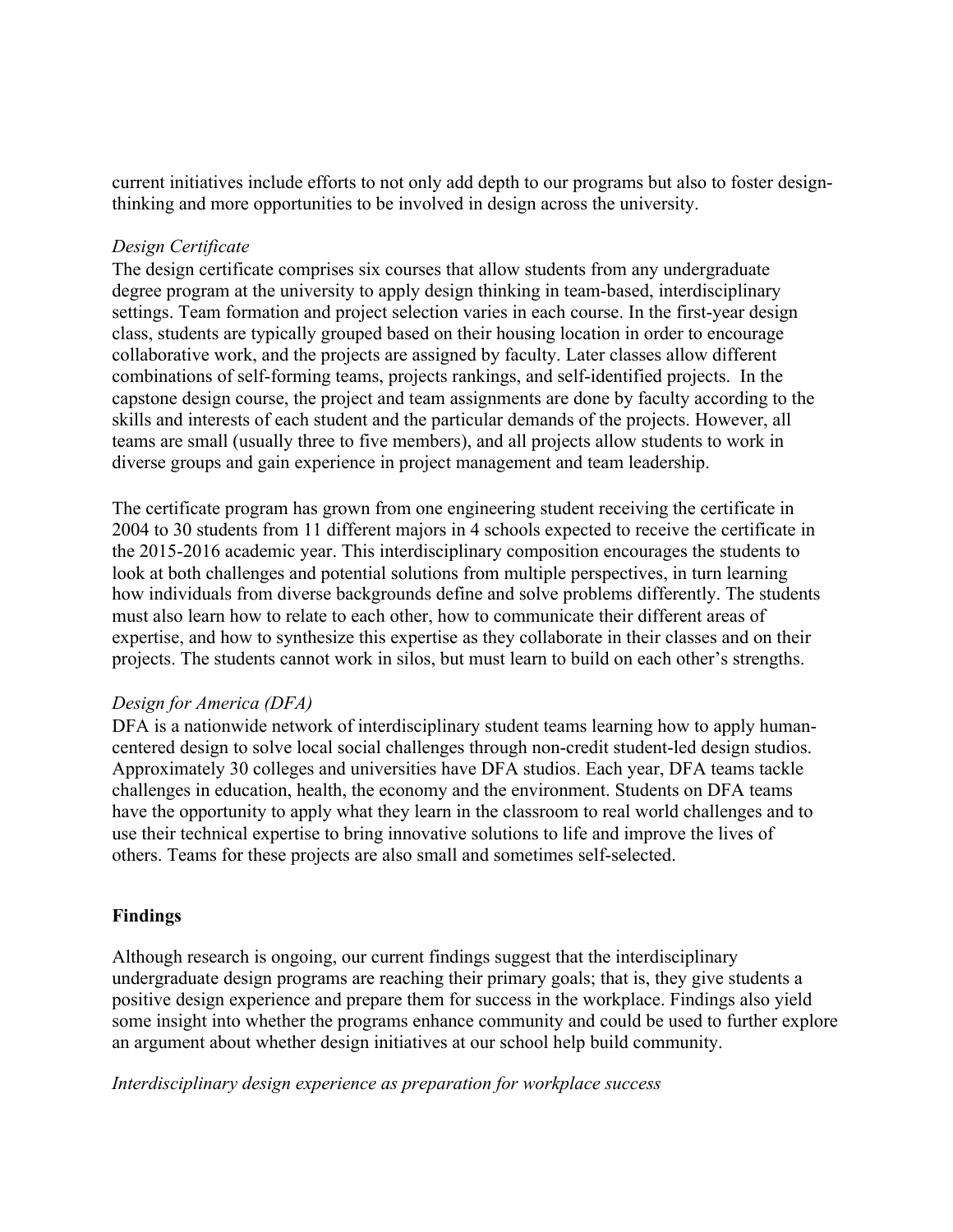In the interviews, faculty identified five benefits associated with design that are characteristic of advantages described in the literature:

- Learning an iterative problem-solving process that is appropriate for solving complex, ambiguous problems
- Experiencing—and overcoming—failure as part of the problem-solving process
- Improving one's communication skills
- Developing team collaboration and team management skills
- Gaining engineering knowledge while learning how to prototype

Alumni surveys and interviews suggest that alumni recognize and have gained many of these benefits, as the following faculty comments and alumni findings show.

● *Learning an iterative problem-solving process that is appropriate for solving complex, ambiguous problems* 

As one faculty member explained, "design thinking is the phrase everybody uses now," but the process has been around for decades, "if not centuries," and teaches people how to "go divergent, convergent, and look at a lot of options" systematically (Faculty 1). Designers learn how to ask the right questions that, after going "around and around and around" a problem eventually allows them to identify "real needs" and "solve really big problems" (Faculty 3). Design education helps students become "more comfortable thinking creatively," which our faculty identify as "important" (Faculty 4). Central to these design experiences is that the students have real clients and work in teams to solve real problems. As one instructor explains,

If you want to do anything in business, business is all teams. If you want to start your own company, you know some of the projects have a real entrepreneurial slant to them so you get some exposure to that. . . . [You] get that taste early on of what that's like and . . . whether you work for a Fortune 500 company or a not-for-profit it doesn't really matter; it's small working groups working on projects and having to communicate and collaborate and it's just kind of how stuff gets done." (Faculty 3)

In the alumni survey, average ratings were high for questions asking whether "being involved with design was beneficial for me"  $(M=4.86$  on a scale of 1-5) and "gave me skills which extend beyond professional and academic settings" ( $M = 4.74$  on a scale of 1-5). The 33 surveyed alumni who are currently working in industry (as opposed to in graduate school)-- 19 of whom went on to work in design-- on average strongly agreed that being involved with design at Northwestern helped prepare them for their work (M=4.39). One interviewee explained how he uses the skills he learned in design:

[In my job] either you have a customer you want to reach or a technology you want to monetize; my job is to figure out who that customer really is or- or how that technology should be applied to reach that customer . . . in terms of creating new opportunities for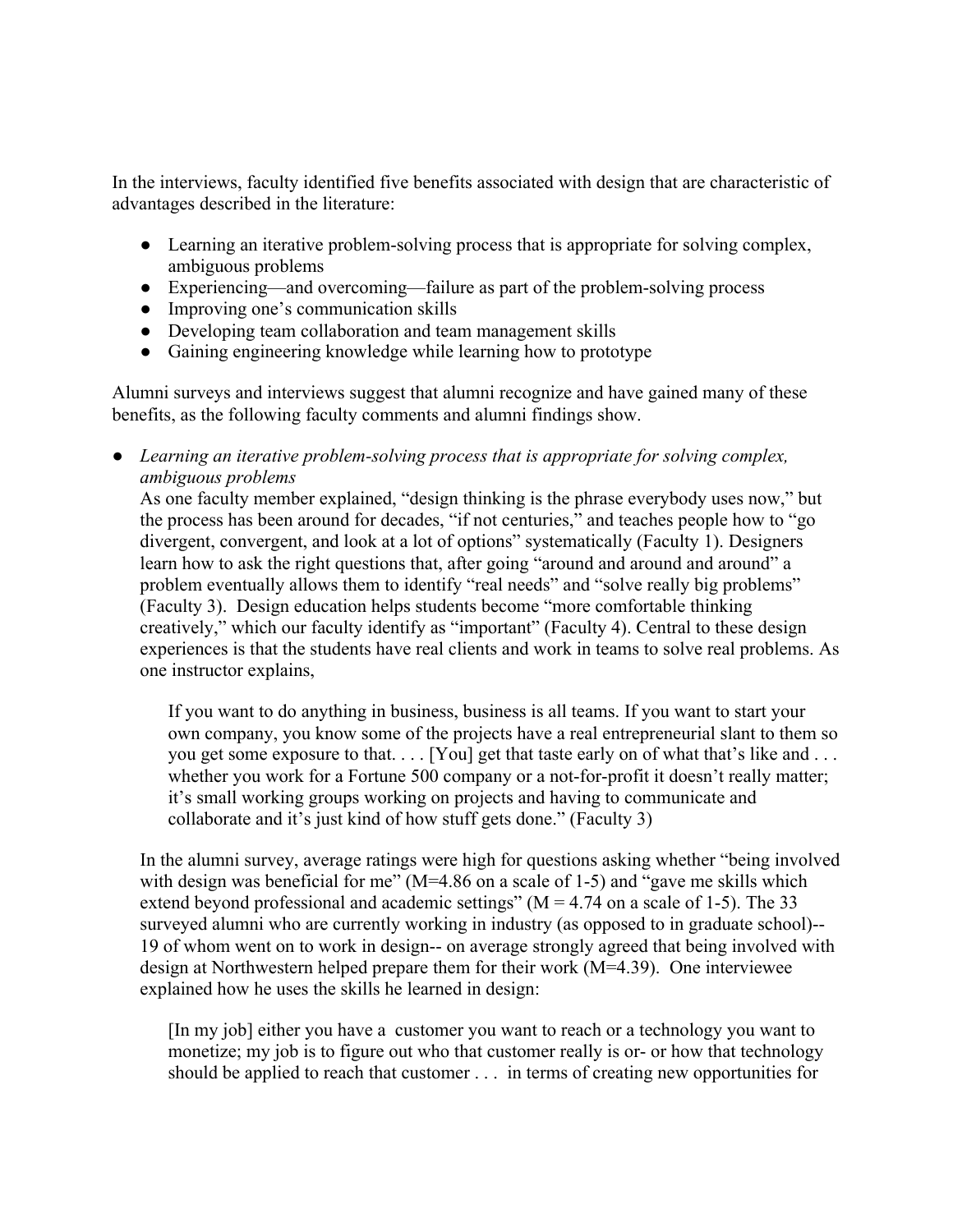businesses, that's where I specialize and that's where the skills that I've learned [in design] come in handy." (Caleb)

Thirty-seven out of 39 respondents agreed that it was good that the design programs forced them to deal with ambiguous problems early in their career (M=4.61 on a scale of 1-5). Of the four alumni interviewed, one said "there wasn't a whole lot" he "picked up" about problem-solving (Jerome), but another said, "You're equipping yourself with a toolkit that will be useful no matter where you go later in life." (Caleb).

● *Experiencing—and overcoming—failure as part of the problem-solving process*  As one faculty member explains,

You can learn more from an interesting failure than you can from a boring success. There's really not much to be learned from tackling a simple--you know building a bridge out of popsicle sticks and rolling a bowling ball over it, eh it's clever but it doesn't teach you anything. Having your client refuse to let you into the space to take the measurements that you need to do your design . . . [or] having the client.... introduce new requirements late in the process . . . Or [trying to make something] work in metal and plastic [that couldn't be implemented]. These are disappointments, these are painful, but they are tremendously informative, instructional learning experiences [so] they're great. I want our students to get some experience of recovering from failure and learning from failure now while the stakes are low before they go out on their first internship, first job, where the stakes are higher. (Faculty 3)

Another espouses the value of prototyping ideas in a "low fidelity way" to create buy-in and see what succeeds and what fails as a way to eventually create a new product or even change in an organization (Faculty 4).

Thirty-nine survey participants answered the question asking whether "being involved with a design program at Northwestern forced you to deal with experiencing failure," and of those, 33 (84.62%) answered affirmatively. Those 33 were then asked to rate how beneficial it was to have to learn how to handle that failure, and on average they answered that it was very beneficial (M=4.45 on a scale of 1-5). They also said that it was good that our design programs challenged them to deal with failure early in their careers (M=4.21 on a scale of 1- 5). Six said the question was not applicable to them, meaning they did not feel they had experienced failure in the program.

Comments from interviews reinforce this affirmation:

o "I think one of the most important lessons that anyone can learn is just that the first idea you have is not necessarily the right idea, and the things that you think satisfy your requirements will not satisfy your customer's requirement or the users' requirement, and so that process of failing the first time--of designing something that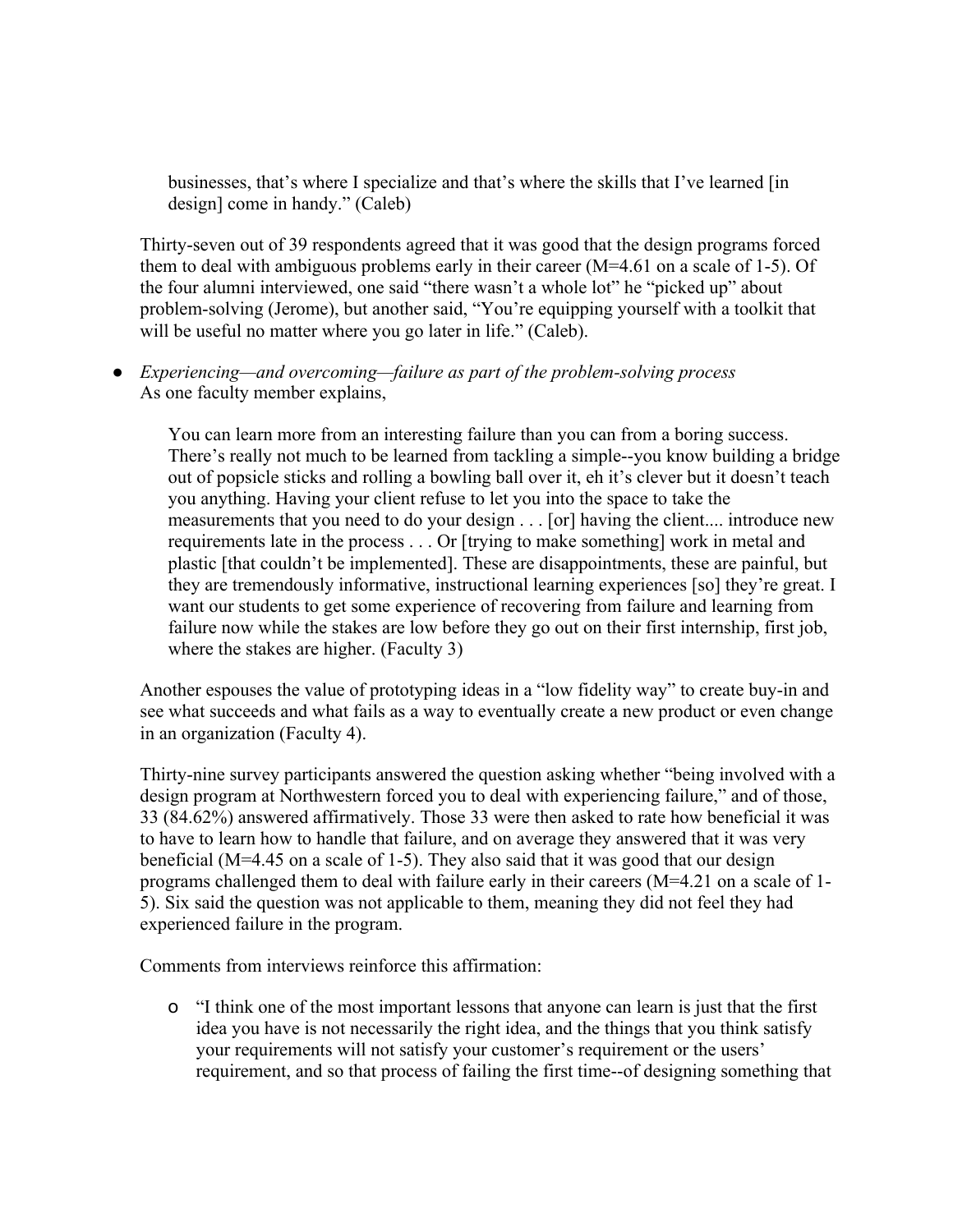you think is awesome and putting it in front of someone and having them tear it apart- -is one of the most important lessons you can learn because it's unavoidable; you can put that product in front of as many people as you want, but it'll still have the same defects and so it forces you to reconsider your infallibility [sic.] as a young person." (Caleb)

o "[Coming] out of Northwestern I still wasn't super comfortable with failure; it took me a while to learn it, especially because almost immediately after [. . .] I went to work in start-ups and I failed quite a few times. It was very emotionally draining and very stressful, but then I thought about Northwestern. . . I remember from there . . . that failure was part of the process, and you don't really believe it when you hear it the first time, but I think that once you go through it a few a few times and when you see enough examples of failure being a part of the process you start to believe it yourself, so I'm glad that they try to infuse in the education. . . [This] helped me change my mindset in that I shouldn't. . . always value success based on positive venue stream coming in, but also [on] how much you are learning, and if you're not learning that's the real failure of the process." (Terrence)

One student specifically notes the value of letting iteration happen in a "safe" space:

In DFA I remember making changes over and over in an environment where it's safe. It's better to work with a professor and be gently told to correct it. At work you could get a boss detracting from your ratings at the end of the year, or getting really embarrassed and getting mad at you. (Samantha)

A recent article in the *Wall Street Journal* reinforces this idea, saying that early experiences with failure in design can help students develop the "resilience" they will need in the future 21.

# ● *Improving one's communication skills*

Echoing the sentiments of many industry leaders, one faculty member explains, "There's really nothing that an engineer does that isn't somehow connected to the act of communicating" (Faculty 3), and another says that solving communication problems is "always present in the working life of engineers" (Faculty 2). Yet, as one faculty member notes, it's often hard for engineering students to learn "that communication's not something separate, it's not something that happens kind of after the engineering is done or separate" (Faculty 4). Our design programs aim at teaching students to communicate "all through a design process," orally, interpersonally, graphically, and in writing. They have to address many audiences--supervisors, clients, vendors, and teammates—and learn how to make persuasive arguments. The programs aim to demonstrate that better communication leads to better design. Sometimes the design challenge is less about creative problem-solving and more about "here's Photoshop, here's Illustrator, here's how to visually communicate your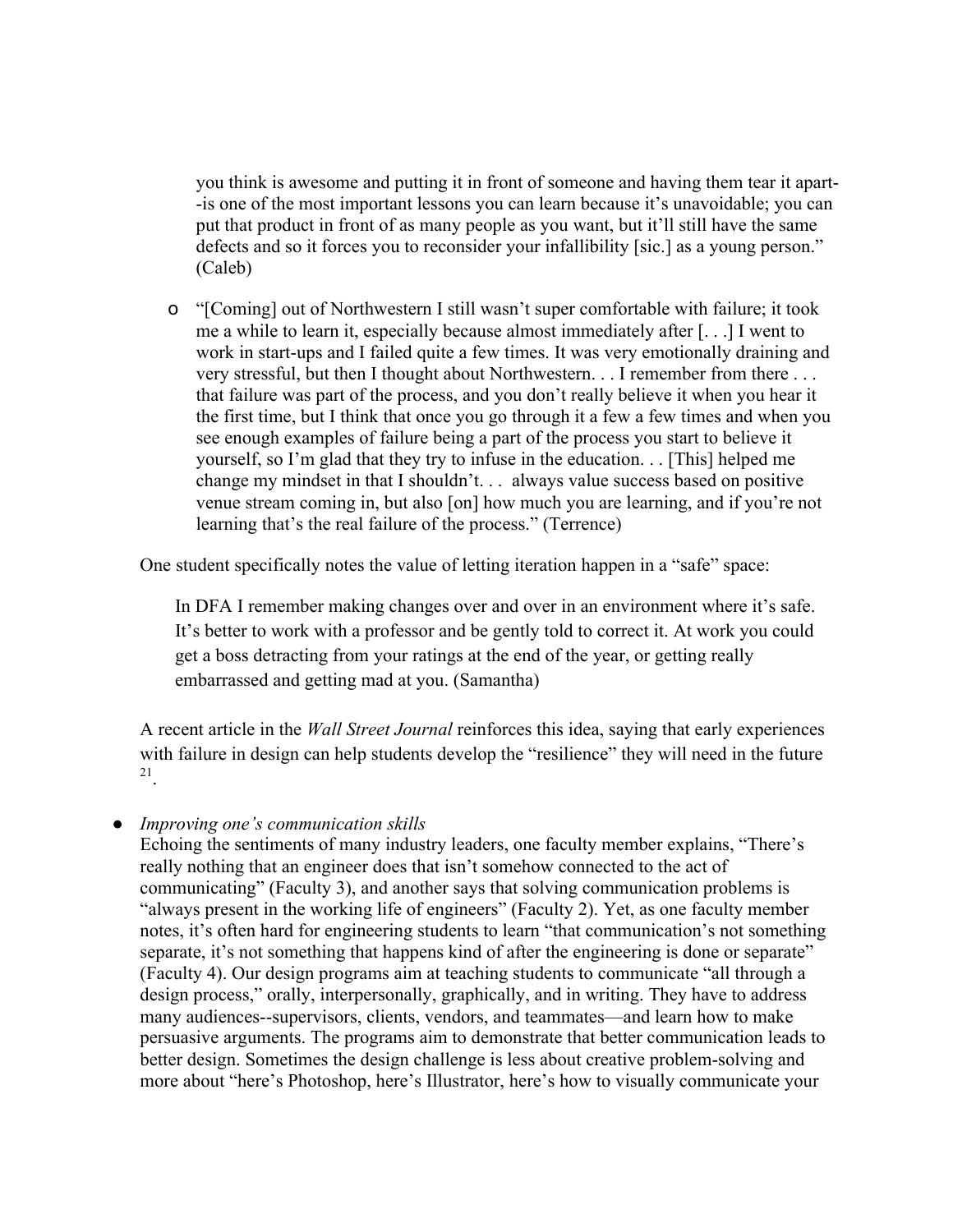ideas, . . . [a] skill that's gonna be applicable for whatever they go into whether it's marketing or finance or . . . consulting (Faculty 4). Finally, teaching communication is related to "professional, business-like communication"--not just writing reports or giving effective presentations but learning "how to talk to people, whether it's [through] email" or something else, how to communicate a message in a way that people want to respond to (Faculty 1).

Alumni survey participants were asked to rate their presentation skills, business communication skills, and collaboration skills on a scale of 1-5 before and after being involved in our interdisciplinary design programs and on average noted the following:

- o Their presentation skills improved from 2.87 to 4.15 (mean improvement of 1.28)
- o Their business communication skills improved from 2.62 to 3.87 (mean improvement of 1.25)
- o Their team collaboration skills improved from 3.31 to 4.41 (mean improvement of 1.10)

Thus, alumni believe their presentation skills improved the most. They also valued learning how to present information visually and in a "limited space," which they did in their design portfolio course, a required course in the certificate program. One interviewee said, "Now I'm in business school and running startups and it's like you can't discount that . . . it's really important to communicate very precisely" (Terrence). He also noted that the "lack of skills" in communication "causes you not to have a lot of shared ideas on a team, and . . . limits a lot of thinking and innovative activities that can happen." One participant noted that being involved with design was particularly useful to talk about in job interviews:

[Having had design experience] gives you an opportunity to talk about different skills from communicating with clients to presenting an idea to actually building a prototype whereas I don't think I could elaborate on my material science thesis very much because it just it escapes the audience's attention almost immediately; [in contrast] the whole design project . . . has to do with user empathy so . . . it's a really easy thing to talk about and . . . the breadth of things that you do in the process . . . exhibits your skill sets, so . . . . it makes good talk for a job interview. (Terrence)

The one interviewee who said he did not learn much about communication or team collaboration offered this explanation: the division of labor on his team allowed him to simply focus on the engineering work:

I left that to all the non-engineers who didn't know how to design or build anything. . . I handled the stuff that I knew and could do better than them, so I designed it, built it, did all of the actual engineering work and left the presentations and reports and stuff to them. (Jerome)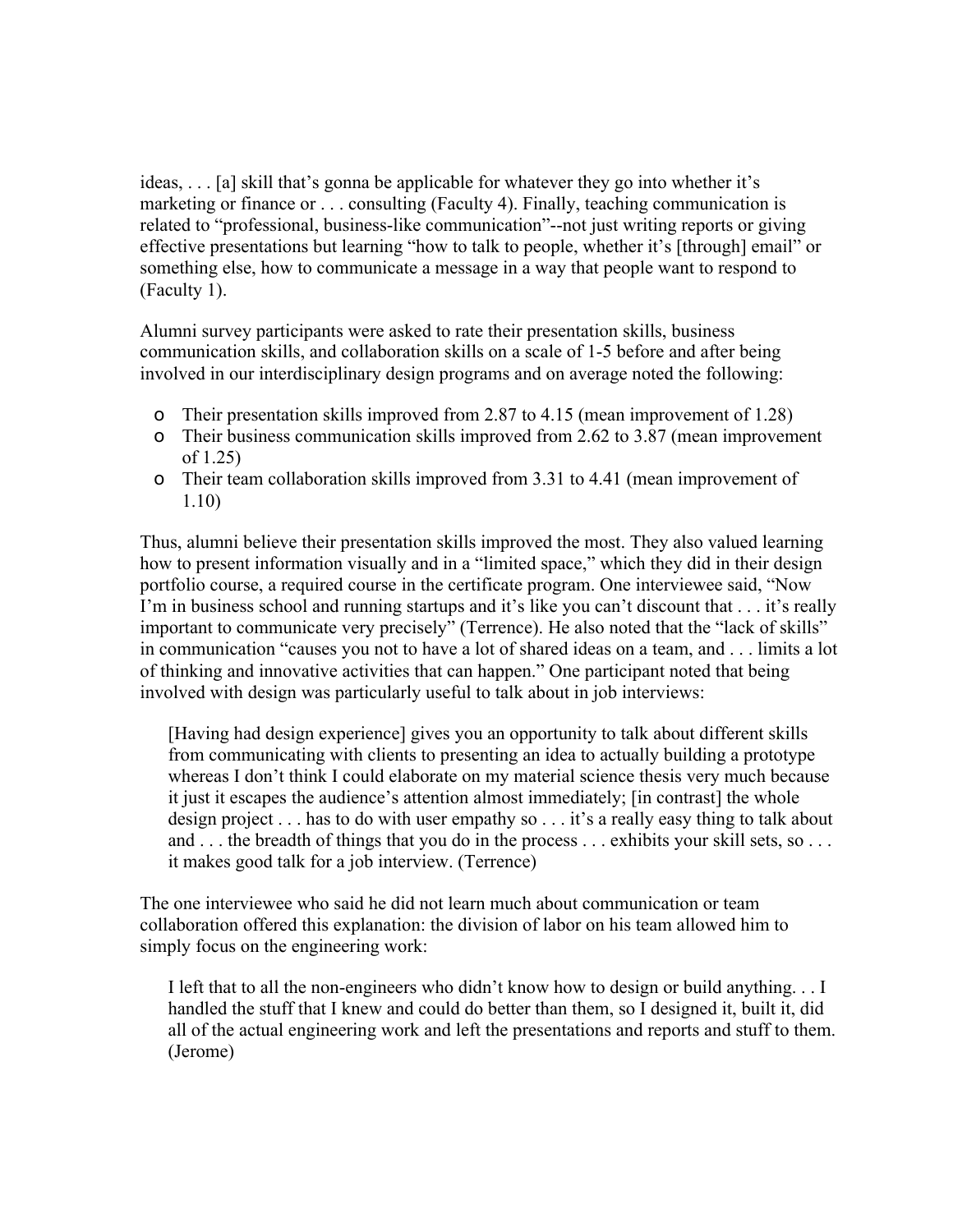Conversely, an alumna who achieved the design certificate and worked in DFA valued the fact that she worked with a diverse team as an undergrad:

[In design] I had to work with people who were . . . used to being in charge and it was a helpful learning experience. You learn how to follow and what role you best play.... I learned the importance of having emotional intelligence to read people when you're working together and how best to work together in a given group. If the first time you do all this is in a job, your undergrad has really done a disservice to you. (Samantha)

# ● *Developing team collaboration and team management skills*

As the emphasis on communication shows, the intended benefits from these programs often overlap. Good communication is an essential aspect of successful team management and collaboration, but a good team experience goes far beyond whether students can leverage their talents and successfully complete their work. As one faculty member explains,

The [design] process itself . . . changes the way that they operate and . . . see the world because they're starting to see other points of view in a very focused and . . . intense [way] . . . . Going through that with people who are not . . . exactly like you . . . helps mold you into somebody that is able to work well with others in intense situations" (Faculty 2).

At the same time, working with people from other disciplines opens the solution space: instead of following the usual solution path from their discipline, "going to the next step and going to the next step and then going to the next step," a design program that emphasizes interdisciplinarity shows students that "somebody from another discipline might take a completely different approach" (Faculty 2). Juniors and seniors "from the other side of the campus," who are not engineering students, often credit the design certificate courses with affording them their first academic team experience (Faculty 1).

On average, survey participants showed a preference for working in groups with diverse skills and perspectives (M=4.13 on a scale of 1-5) to working with a group in which everyone has similar skills and perspectives (M=3.28 on a scale of 1-5). When asked to rate their preference for how they would want to work if they had a difficult project, from 0-6 with 0 being "as an individual," 3 being "no preference," and 6 being "on a team," participants were significantly more likely to say "no preference" or "team" over "individual," and in fact no participants answered  $0$ "individual" (M=5.18). When asked whether his preferences for working alone versus on a team changed as a result of being involved with design at Northwestern, one alumni interview respondent said, "Definitely. I find myself being a much bigger team player and really appreciating the skills that my other teammates bring to the team and trying to use them effectively"; he continued to explain,

I was very much a loner through high school. . . ; usually my MO was just "I'll do all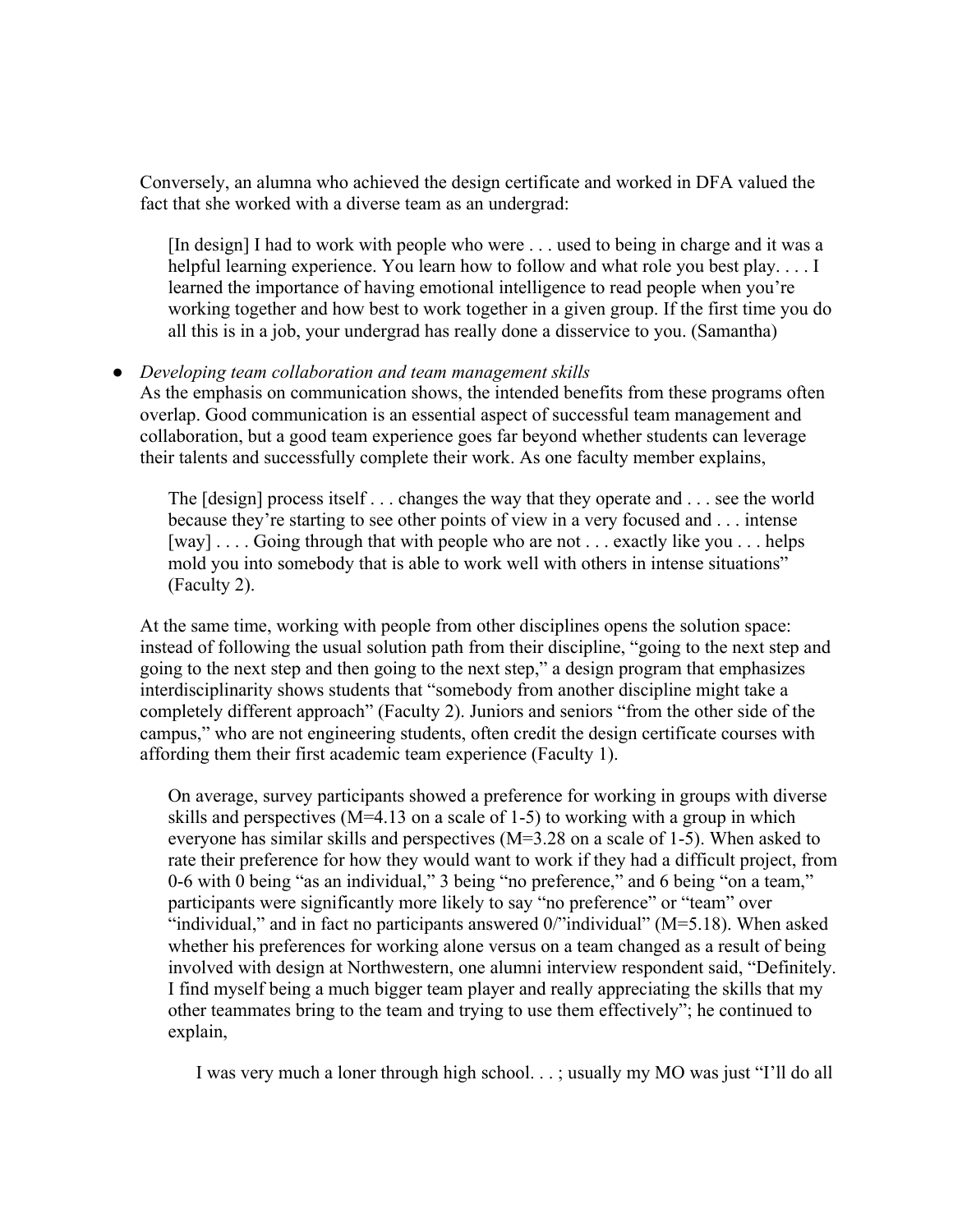of these pieces and you guys just worry about these parts and we'll throw them together at the end and that'll be good . . . ," but working through the design program at Northwestern taught me the values of simultaneous and synchronous collaboration and being in the room with people brainstorming and trying to solve problems together instead of separately and coming together at the end. (Caleb)

Students associated the teamwork experience with how they benefited from interacting with people from other fields. On average they said that being involved with design at Northwestern increased their appreciation for working in a team of people with diverse perspectives (M=4.15 on a scale of 1-5) as well as making them more comfortable working with people from other disciplines (M=4.05 on a scale of 1-5). One contrasted this experience in design to his experience in his major:

The design certificate really was almost the opposite [of my major] where it was the first time I was actually working on [an] . . . interdisciplinary team because you know how it is with engineering: you're just confined within this small class- material science class and have the same class with the same students for 2 years, and so it was the first time- it just broadened my scope quite a bit and I enjoyed it a lot, [and]. . . I think that's why it was so formative for me . . . . it was the chance to meet new people from other schools . . (Terrence)

But this respondent also said that the value of teamwork is "context driven":

At Northwestern I would have no problem relying on my team just because I understood that the caliber of the people on my team I could trust right away... but in the real world . . . I can't do as much of that. [Instead], I kind of have to trust my own ability to get things done . . . . At NU where I trusted my team, we definitely worked a lot more effectively. (Terrence)

Currently in business school, Terrence commented that he often has to take the leadership role, and he notes that people tend to stick together, preferring to work with like-minded people, rather than working out of their comfort zone:

A big part of what we're trying to do [is] . . . get the engineers on campus to work with the architecture students and they don't organically work together; we kind of have to place them into teams and see if that works or not, . . . [but] it's definitely better to have a diverse group of people . . .

● *Expanding one's engineering knowledge, while gaining hands-on prototyping experience*  As one faculty members explains, "The way to understand an engineering problem isn't just through your eyes but through your hands. . . you can't neglect the relationship between your hands and your brain" (Faculty 3). He notes that machine shop experience, from the freshman year, is a "good thing" and a "big benefit." Another faculty member bemoans the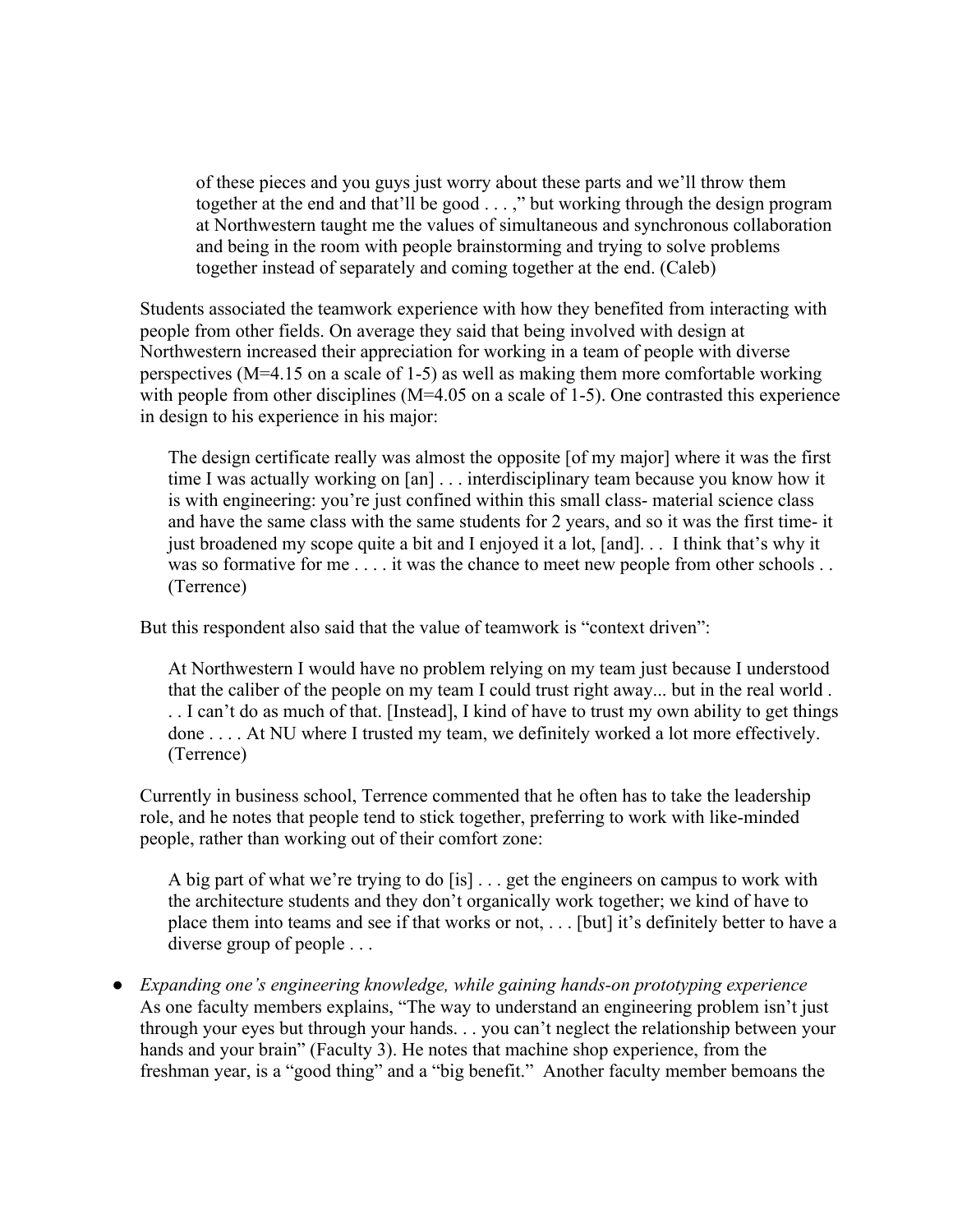fact that "so many students in engineering have to wait until like their senior capstone to get hands-on experience and it's all just like theory and numbers leading up to that, but design at Northwestern is very applied and I think that's pretty critical" (Faculty 4).

All of the alumni interviewed commented on the opportunity to go to the shop instead of sitting at a desk all day. One credited the shop experience with helping his teams recognize the iterative nature of design because they would realize when they tried to build something, and it didn't work, that they needed to redesign.

## *Interdisciplinary design experience and the enhancement of community*

Faculty and alumni see the "usefulness" of design thinking and design process experience for undergraduates in any school and pursuing any major. For the most part, alumni also felt that being involved with design could be beneficial for anyone. Thirty-three alumni strongly agreed that on average they would recommend being involved in the design certificate program to anyone interested in design (M=4.74); they were less certain but still generally in agreement that they would recommend being involved in the design certificate program to undergraduates of any major (M=3.82), also agreeing that the involvement and certificate enhance the value of any major (3.79). One explains,

The process is something that I think is hugely important to any human being and that it's a set of skills which will come in handy no matter what profession you go into and having worked in theater, film, engineering, design, and education, it's definitely a process that is flexible and adaptable for any of those settings. And so definitely anyone can benefit from that creative process, that process of failure, that process of prototyping and refinement and collecting feedback and really valuing the customer; . . . those are all skills that are applicable to anything." (Caleb)

However, one interviewee disagreed, saying that he didn't believe the design program benefits "random [arts and sciences]" students who won't ever do "real design," won't touch a CAD program, and are just participating to pad their resumes. (Jerome)

Does this mean, however, that cross-disciplinary design experiences help students feel connected to a larger Northwestern University community? And if it does, can we say that involvement in a design project is the factor that creates community, or would the students benefit equally from working together in any small group? Faculty say that our university, like others, has very "thick silos" and that, unfortunately, the higher in their professions that the faculty go, the smaller and more "scattered around the planet" their communities become (Faculty 3). However, since most of our design courses are team-taught, and mentors reflect many disciplines, from academia and industry, our interdisciplinary programs help build community at the faculty level. One faculty member says, "I already know so many more both individuals as well as communities because of my participation with Segal. The institute just draws different kinds of people together and also tends to build communities with those people so I think it's sort of inherent in design and the teaching of design that you tend to make more and more and more connections" (Faculty 2).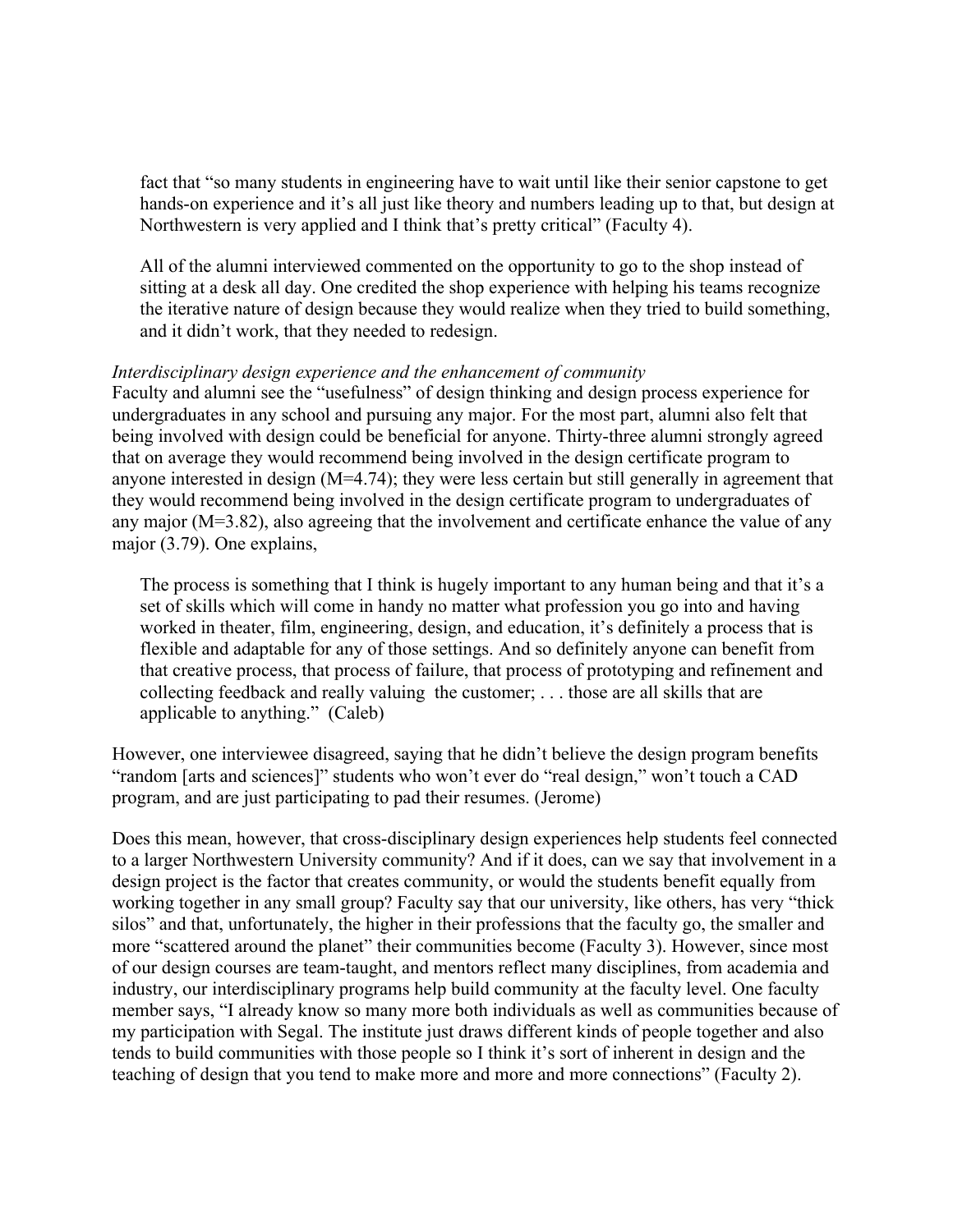Extrapolating from this experience, he and others conclude that it's an advantage to the undergraduates to "pass through and walk among . . . these barriers," getting used to working with people with different perspectives.

According to the former associate director of our Design for America group, "students come from all different backgrounds [and] all different majors"; she explains,

We have a ton from [the school of education] and anthropology and . . . all walks of life . . . .They organize parties together and they have social events . . . . I think Design for America at [our school] has probably grown to about 70 students annually, and part of the description [is], "Hey you gotta make this fun" [because] no one's gonna want to be a part of it cause it's all extra-curricular so unless it's fun no one's gonna want to be there . . .The studio leads make an effort to become friends with each other.

The director of the design certificate program hopes that in "the long-term" being on interdisciplinary design teams gives students from different schools a broader perspective, but asks herself, "Do I think it actually makes the school more connected?" She answers, "Not yet. I think it's just such a small number of students and they come together for just that project. . . . The schools themselves aren't involved."

Alumni, when asked in the survey to what extent being involved in the interdisciplinary design programs made them feel more connected to community at Northwestern, gave a wide range of responses (M=3.18 on a scale of 1-5). Participants were also fairly undecided about whether being involved with these programs led them to see less of a divide among the various schools on campus (M=2.63) or more of a divide (M=2.62). These responses suggest that students do not perceive their interdisciplinary design experiences as a source of connection to "One Northwestern," which our central administration would very much like to see.

However, alumni commented in interviews that their design programs fostered small, limited communities. Caleb, for instance, said in his interview:

I think it helps build limited community across campus but certainly collaborative exercises of that nature like Dance Marathon [a major student philanthropic event] do. Or I know there were a few engineers who helped out in the scene shop for all the student theater programs. That sort of collaboration definitely drives community across schools." (Caleb)

Our previous research on community at Northwestern suggested that our students are satisfied with the sense of community they derive from belonging to smaller social aggregates on campus, such as a fraternity or sorority, a club sports team, or their academic major. Thus, it might make sense that the design programs provide another venue for students to work together as another small community on a large campus or to reach out to make connections with faculty and people in industry. Study participants did say that on average being involved with design at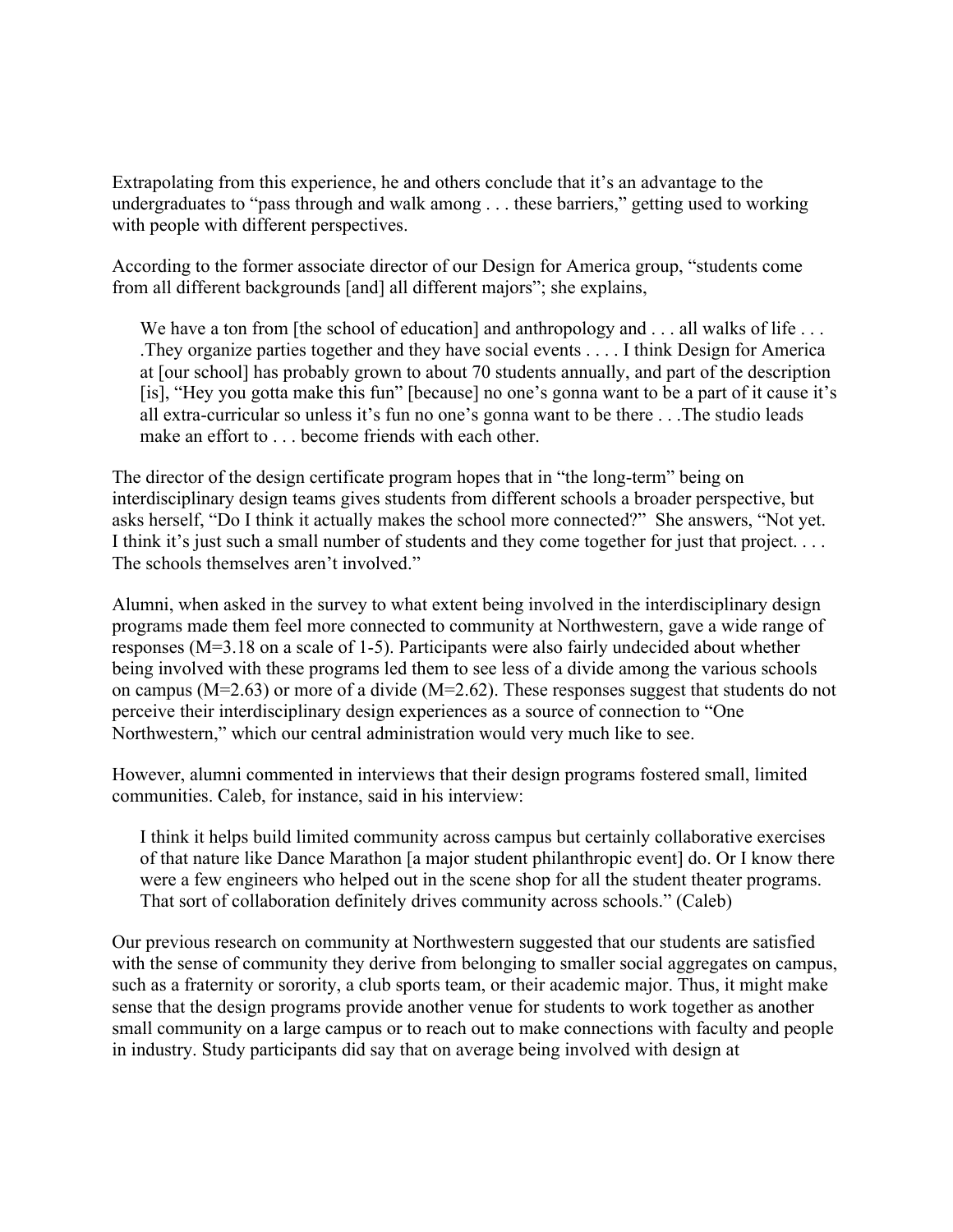Northwestern made them feel a greater sense of connection to non-student members of the community, such as faculty and business partners (M=3.89).

Terrance describes a case in which diversity could exist on a team without creating community:

I was taking classes with most of my friends and I think the program wasn't that big yet so I didn't really feel I was connected to the campus in its entirety. I think that had to do with myself as well, I wasn't really extroverted so I kind of [hung out] with the people that were in the classes, and I don't think that's a horrible thing. It just wasn't one of the things that that class was able to do for me. Maybe it was the nature of the teams in which you kind of get stuck with the same 5 people [. . .] I was on a project [. . .] building a Formula One car with a few others [...] across campus. I don't know if that's still around, but I think most of my teammates were engineers at the end of the day, because I think in the team, the team formation phase was really important. I think all engineers kind of assembled together and so you had, although there was diversity in the room, I think we just got stuck working with engineers. And then you're kind of just stuck with the same people through the entire course, so maybe that's why I didn't feel the diversity just because in my team I wasn't really a part of that. I think you have to push people to kind of go outside. Cause I think people's comfort zones are to meet and work with people that are very similar to them, even when if you have a room of very diverse people [. . .] I'm leading the design club at [another university] right now, and a big part of what we're trying to do there is exactly this. (Terrence)

And Jerome suggests that interdisciplinary work might actually harm a feeling of connection across disciplines: "There wasn't really any community aspect," he says; " It made me probably not as connected because it made me not like all the non-engineering folks trying to get the design certificate" (Jerome).

# **Discussion**

We were pleased to see from this research that faculty and students agree that the interdisciplinary design programs are meeting their primary purpose - to train students to be effective problem-solvers in the workplace. Students gain valuable experience working in multidisciplinary teams and learn to communicate effectively in a variety of complex contexts. Thus, the elective and extracurricular interdisciplinary design programs that enhance the required design experiences in engineering also contribute to fulfilling the design "hallmark" laid out in Northwestern's Strategic Plan—to support design education because it is essential to "explore new knowledge, invent new forms of creative expression, and find new solutions to some of the most pressing issues facing society." It is also clear from the research that alumni value an undergraduate design experience that emphasizes design thinking and doing.

However, we began this project with another broad question about community at colleges and universities: Do interdisciplinary design programs foster diverse yet inclusive campus communities? Alumni indeed showed a strong appreciation for working in teams of diverse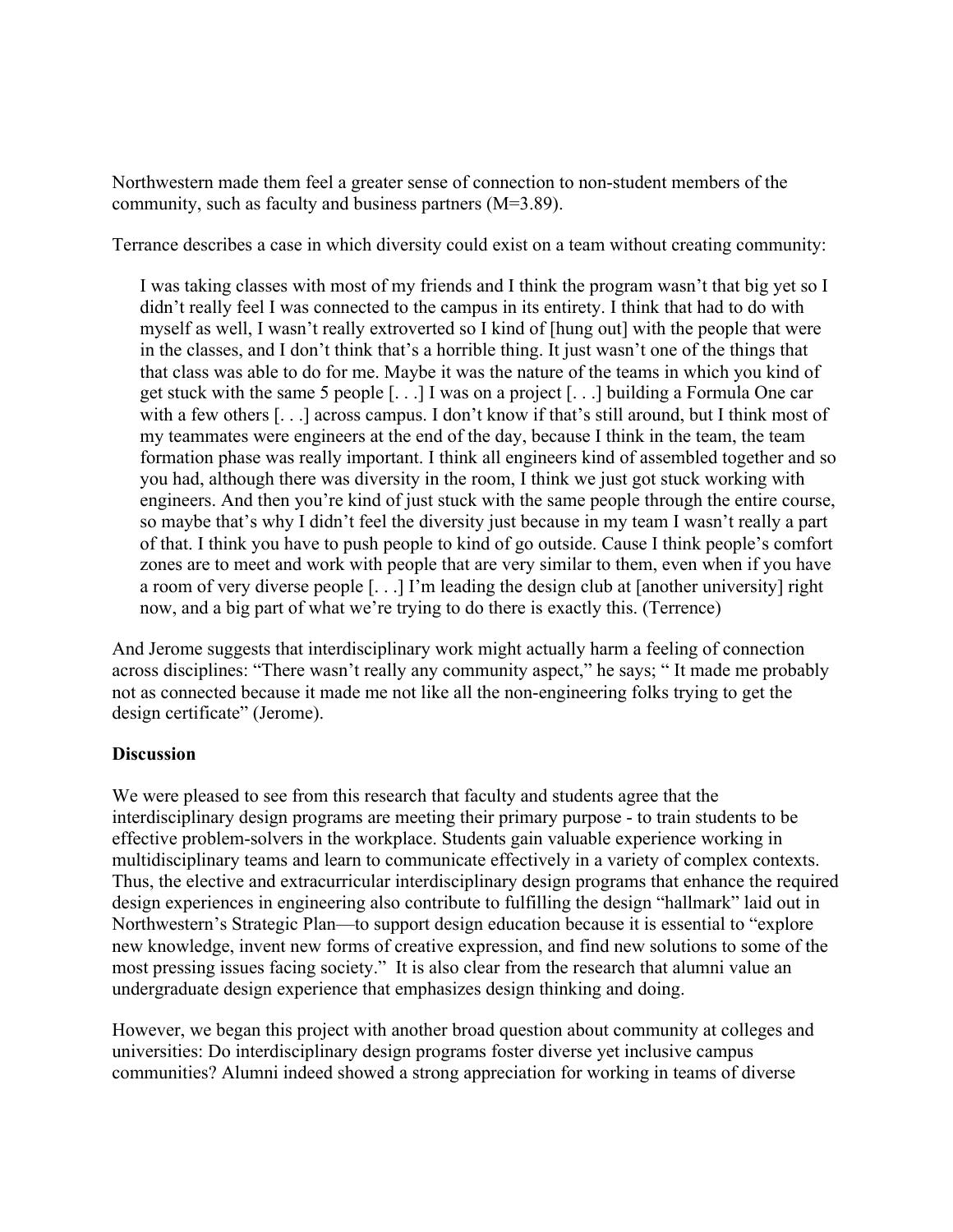perspectives and developing comfort to work with people from other disciplines, and faculty believe that this appreciation is related to the fact that the students experience this interdisciplinarity as undergraduates. To quote one faculty member, "The undergraduates [are] . . . our best shot at being interdisciplinary and maybe the only truly interdisciplinary people on this campus " (Faculty 3). Moreover, since faculty believe that their own sense of community is enhanced by these cross-school opportunities for them, it is possible that their greater sense of community trickles down to students, thus helping to break down silos.

Yet, while the diversity of the interdisciplinary design programs has increased, if, by diversity, we mean embracing students from a variety of schools and majors, the effects on the nature of university community remain unclear. More non-engineering students are pursuing the design certificate each year, but, as discussed earlier, the increase is modest. The most common majors among the certificate students are still engineering majors -- Mechanical, Biomedical, and Industrial Engineering -- although students from Psychology and Economics (both in the college of arts and sciences) have also been participating. Thus, there is some disciplinary variety and cross-school participation. Additionally, the male to female ratio has decreased over the years so that now the proportions are nearly equivalent.

Unfortunately, our findings suggest that the value of the interdisciplinary collaborative process can be lost for many reasons, from having students self-select into design teams that are not interdisciplinary at all to having interdisciplinary teams simply divide up the work by each individual's strongest skills, thereby avoiding deep interdisciplinary interaction and learning. We are continually assessing and revising the programs to address these issues. Moreover, while faculty believe that discomfort is sometimes a necessary step in building community, because students have to learn how to engage across differences and appreciate disparate points of view, some students flee discomfort or see it as a failure of community. During an interview we conducted with Morton Schapiro, Northwestern University's President, Schapiro noted that some communities develop from comfort--for instance, students may affiliate with a group through shared cultural or religious background--while other communities require "uncomfortable" learning. But students have to be willing to tolerate some discomfort in community-building, just as they do in design process.

As Schapiro also noted in his interview, "Northwestern has always been a community of communities," and this thought echoes the satisfaction that many of our undergraduates voiced in our previous research on community  $^{22}$ . Thus it may be that the interdisciplinary design experiences help students develop new kinds of diverse but small communities that benefit them, rather than contributing to a broad community that reflects the university as a whole. Judging from previous research, such an outcome could be considered a success. Although some campus administrators see their mission as reaching across campus to build community intentionally among disparate groups, most students in the previous study, who define "community" as a place where they feel comfortable and supported, are satisfied with the idea of belonging to several small university communities. Indeed, they see small communities as a necessity for their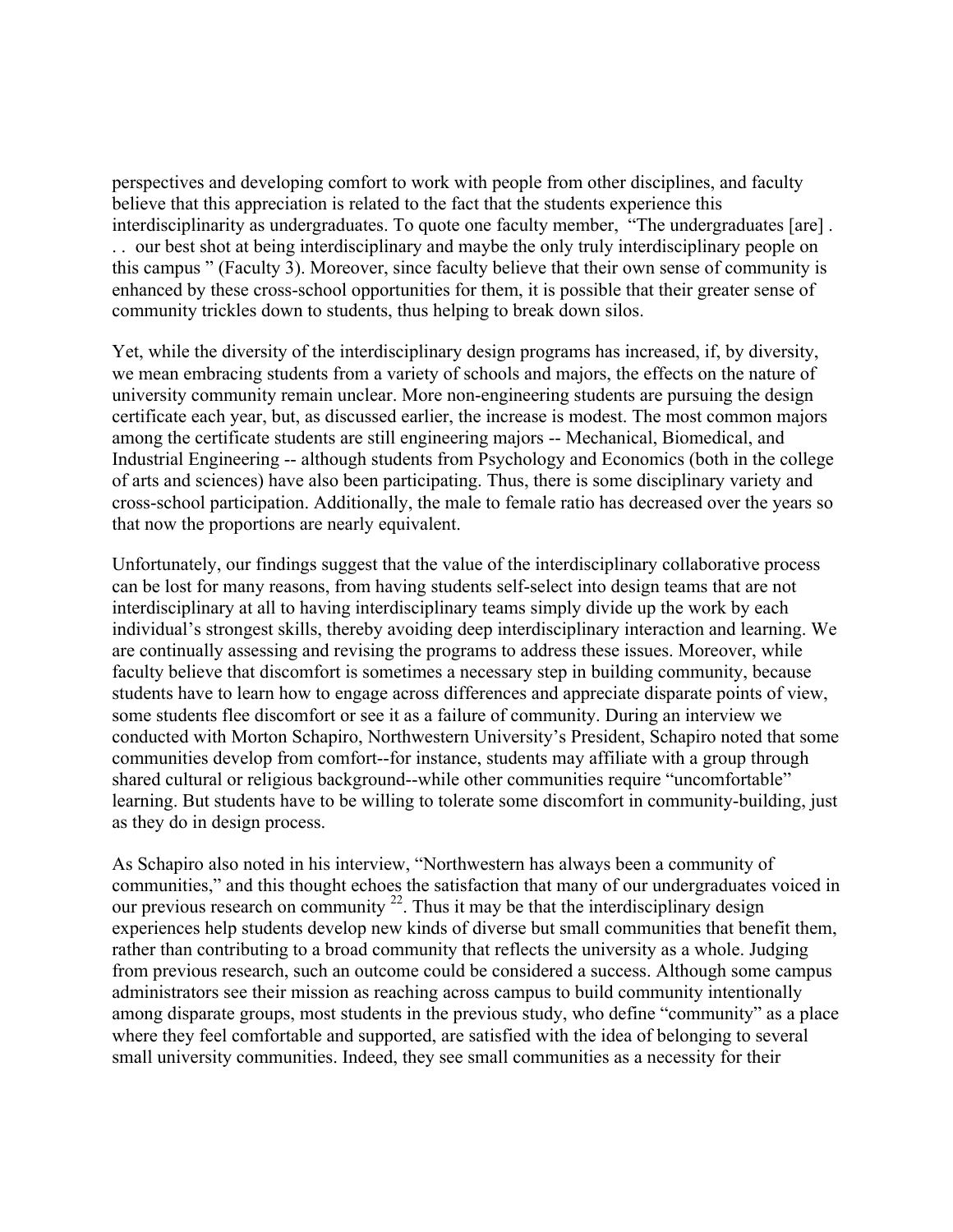success and well-being at Northwestern (p. 16)  $^{22}$ . As a matter of fact, one student described the idea of a broad "university community" as a paradox and questioned its feasibility:

All in all, there are a lot of different types of people at Northwestern University. As a result, it is hard to unite us all as one big community because we have so many different interests. Therefore, we create distinct, smaller communities within the larger Northwestern community so that we can find people with whom we belong . . . (Nadia, p.  $11)$   $^{22}$ .

This partial disjunction between the way that students, faculty, and administrators define community recalls the fact that the term "community" has many definitions and that promoting "community" can foster different, even sometimes contradictory, benefits. Putnam lauds the virtues of community because it promotes social capital and civic engagement, but he admits that tightly bonded groups of people do not always support positive values. Bellah et al.  $^{23}$ , in their classic study *Habits of the Heart: Individualism and Commitment in American Life*, find community valuable insofar as "a group of people who are socially interdependent" share practices that contribute to the common good  $(p. 333)$ . Lave and Wenger  $11$  value communities of practice because people work collaboratively in them to develop, deepen, share and extend their knowledge. In the context of a university, community is desirable to the extent that it promotes education, encourages civic responsibility, inspires creative problem-solving, and prepares students for professional success and lifelong learning. Thus, whether current students feel that there is one large community to which they belong or many opportunities to be a part of smaller, productive, inspiring communities may be irrelevant. Perhaps identification with "one Northwestern University community" is more important to faculty, staff, and alumni.

However, the data from this study have not been broken down by year, or analyzed with a consideration of changes made in the program over the years. This is a limitation of the study since students who pursued the design certificate ten years ago certainly had a very different experience from students engaged in the program in the last year or two. Moreover, the new introductory design course, developed specifically to allow more non-engineering students to pursue the design certificate or take courses in design process, is small (capped at 24 students) and only in its second year. Thus, the issue of diversity or feelings of community influenced by this new course need to be tracked over the next two years, at least. Finally, our surveys and interviews did not explore whether community-formation is enhanced when students work together on a design project or work in small groups on any kind of project. This is a question that deserves more study.

With these thoughts in mind, we see the following as next steps in this project:

● To analyze our data set with attention to the graduation dates of alumni who participated in the design certificate program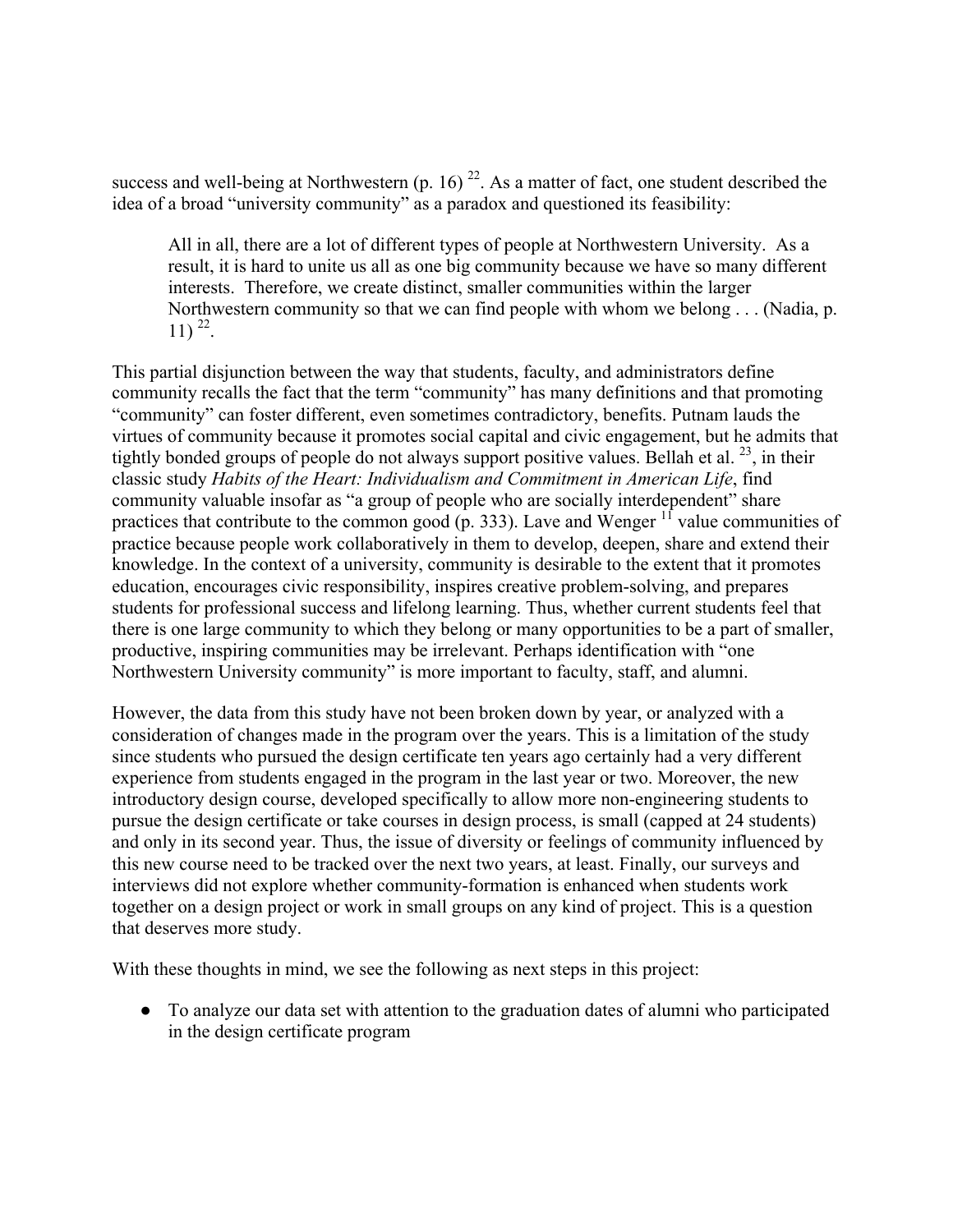- To interview additional students from both the certificate program and Design for America to get a broader understanding of whether/how our design programs create small communities (e.g. communities of practice), what is the role of design in that process, and how those small communities may benefit students in the short- and long-term. We might also interview students from a Design for America chapter at another university.
- Over the next two years, to survey and interview (a) students who complete the certificate program and (b) non-engineering students who take design courses, particularly to explore the effect of the new introductory design course.

# **Conclusion**

While still in process, this research with faculty and alumni points to the success of the two interdisciplinary design programs in terms of introducing students to design process and helping them prepare for the workplace. Thus it provides evidence for the argument that students across the campus should have more opportunities to be in engaged in design thinking and to work on interdisciplinary design projects. These opportunities prepare students for the workplace because design promotes problem-solving from diverse perspectives, creativity, team collaboration, communication, and an ability to rebound from failure. Thus, we intend to argue not only for more design courses to be offered across campus but for more non-credit, cross-disciplinary opportunities, such as more maker spaces (perhaps in student residence halls), more one-day workshops, and more seminars that feature collaboration in design across disciplines.

In addition, in a limited way, this study suggests that those students who work on design projects, whether cross-disciplinary or not, gain a stronger sense of community, either among students or with faculty and people from industry. While these communities may be on a smaller scale than some Northwestern University administrators would like, they still seem to foster diversity, build social capital, and enhance student satisfaction. Additional research should be done in this area to explore whether design, which is foundational to understanding diverse points of view, is also useful for promoting civic engagement. For this research, design educators would be wise to work with researchers in other fields, such as higher education, the learning sciences or psychology. It may prove to be that interdisciplinary design education has even broader benefits to offer our universities than has so far been recognized.

## **References**

- 1. Evans, D.L. (Coordinator). (1990). "Special Issue: Integrating Design Throughout the Curriculum," *Journal of Engineering Education,* 80 (5).
- 2. McMasters, J.H., and S. D. Ford, "An Industry View of Enhancing Design Education." In Evans, 526-529.
- 3. Olds, B.M., Pavelich, M. and Yeats, F.R. (1990). "Teaching the Design Process to Freshmen and Sophomores." Journal of Engineering Education, July/August, 554-559.